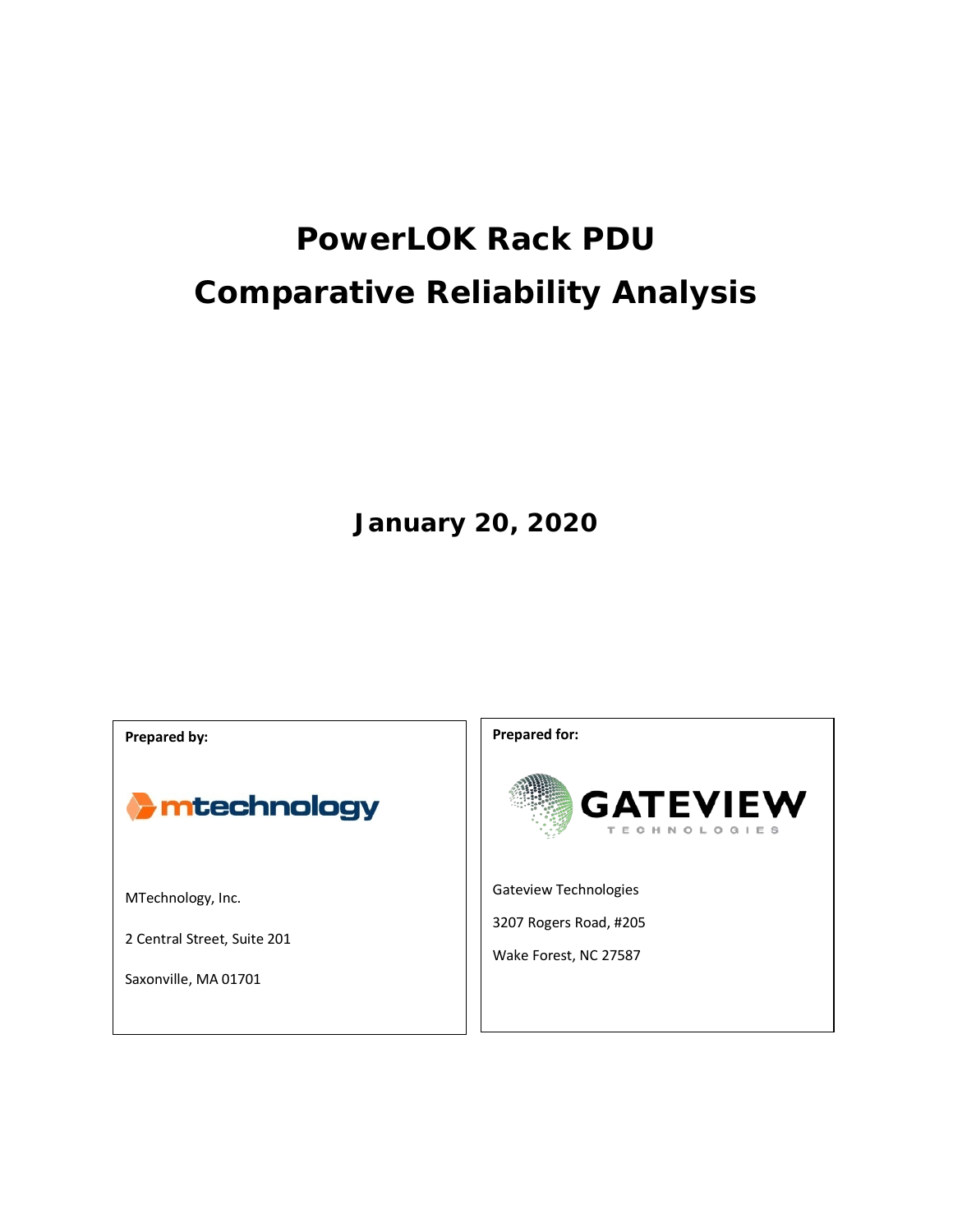The purpose of this report is to present the simplified drawing of a representative configuration of the PowerLOK Rack PDU (Power Distribution Unit). Other configurations are possible and can be presented in a similar fashion. The report includes preliminary results.

The simplifications in this drawing bundle multiple components into assemblies that can then be treated as basic events for purposes of calculating reliability.

Viewing the simplified drawings (PowerLOK, pag[e 5;](#page-4-0) Competitor, page [6\)](#page-5-0) from left to right:

- a) The plug is assumed to be a NEMA L21-20P (3 phases, 1 neutral, 1 ground). Other plugs could be used by modifying the graphic of the shape and the failure rate.
- b) The entrance module (EM) is a screw-down terminal block. The PowerLOK EM uses 6 soldered connections instead of 6 crimped connections on the competitor EM.
- c) Three connector groups are shown for each design. A PowerLOK connector group comprises 3x quad IEC 320 C13 receptacles plus 2x IEC 320 C19 receptacles. A competitor connector group comprises 2x hex IEC 320 C13 receptacles plus 2x IEC 320 C19 receptacles. Other groupings could be used with minor modifications.

The definition of failure for a PDU is the loss of electrical continuity to any receptacle connection. A fault tree describing this event, TOP-POWERLOK-PDU, appears on page [8.](#page-7-0) The shape at the top of the fault tree is an OR gate, which means that its output is TRUE (Failed) if ANY of its inputs is TRUE (Failed). The names that appear in the tables below the OR gate are basic events. These names match the callouts in the simplified drawing. Another fault tree, TOP-COMPETITOR-PDU, appears on pag[e 9.](#page-8-0)

Each fault tree was solved to produce the cut set reports that appear on page [10.](#page-9-0) The PowerLOK probability of failure over a one-year (8760 hour) mission is  $1.33 * 10<sup>-4</sup>$ . The cut sets are presented in the order of most likely to least likely. In this case, failures of the 4x C13 groups are responsible for ~58% of PDU failures, the plug/entrance module for ~20%, and the 2x C19 groups for ~22%.

A representative competitor PDU has been modeled using the same analysis technique. The simplified drawing is essentially the same; only the failure rates associated with the components are changed. Where the PowerLOK PDU uses PCBs with plated through holes (PTHs) and machine soldering, the competitor PDU uses crimped fastons, Insulation Displacement Connectors (IDCs), and riveted bus bars.

The competitor PDU probability of failure over a one-year (8760 hour) mission is 3.65  $*$  10<sup>-4</sup>. Approximately 70% us due to failure of hex C13 groups, ~20% is due to failure of dual C19 groups, and ~10% is due to failure of the plug and entrance module.

The competitor PDU has ~3 times higher probability of failure per year of operation than the PowerLOK PDU. The additional Faston connectors, insulation displacement connectors, and riveted bus bars in the competing product introduce opportunities for failure that are not present in the PowerLOK product.

The PowerLOK product has relatively equal distribution of failures among the component subassemblies. This is typical of products engineered for high reliability. The difference between the lowest and highest probability of failure is slightly over a factor of 2. The competitor product concentrates ~70% of all failures in three C13 groups.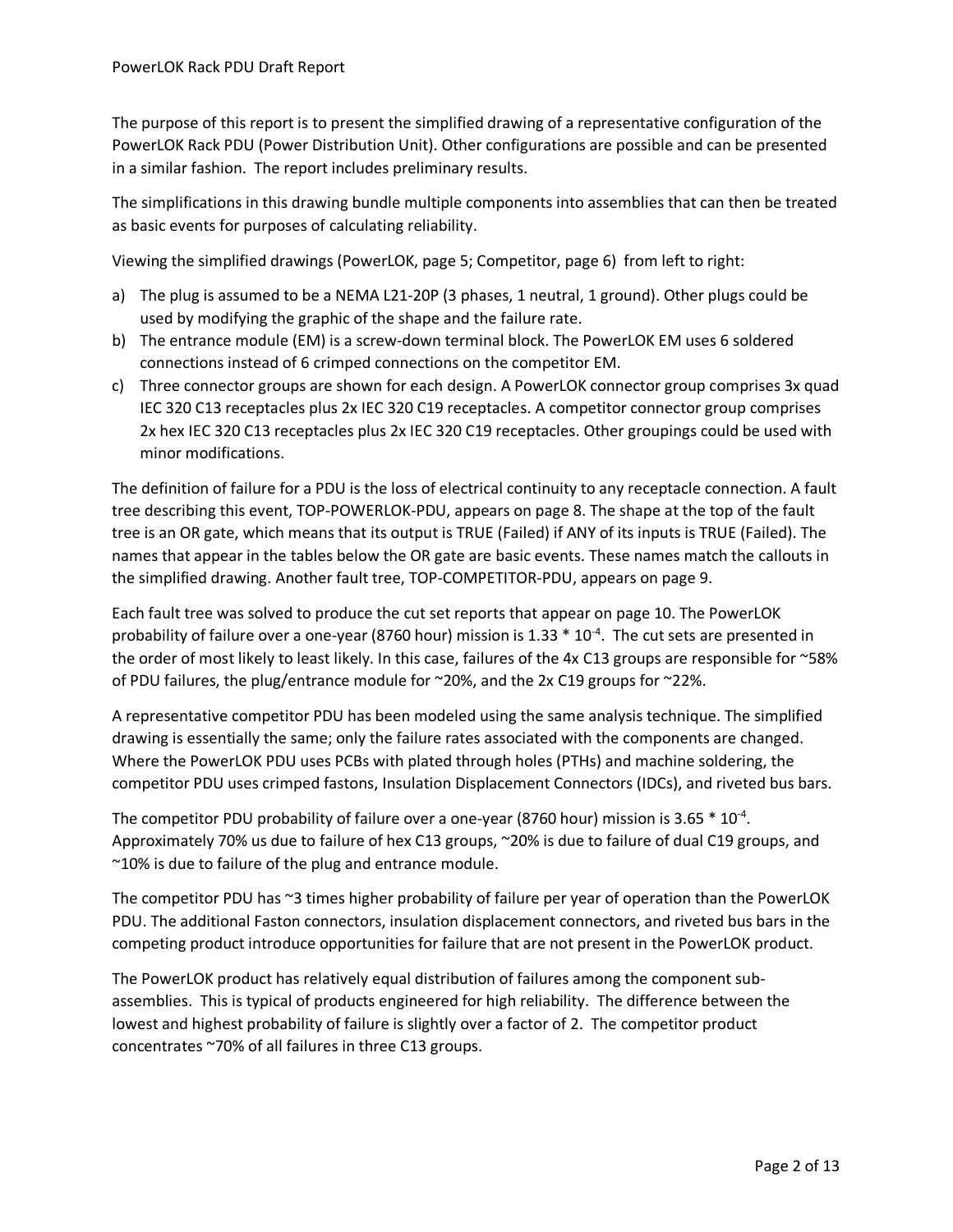Because there are no redundant power paths<sup>[1](#page-2-0)</sup> in either PDU, the reliability is dependent on the failure rates of the basic events in the fault tree.

Page [11](#page-10-0) contains information about the basic events in the fault trees.

#### Notes on component failure rates and modeling

#### Failure rates and sources

|                           |              | Probability of    |                                                                                                                                          |
|---------------------------|--------------|-------------------|------------------------------------------------------------------------------------------------------------------------------------------|
| Component                 | Failure rate | failure in 1 year | Source                                                                                                                                   |
| Crimp                     | 2.60E-10     | $2.28E-6$         | MIL-HDBK-217F, 17.1, $\pi_{Q}$ = 1.0, $\pi_{E}$ = 1.0<br>(IDC connector failure rate is assumed<br>to be the same as crimped connection) |
| Solder                    | 6.90E-11     | 6.04E-7           | MIL-HDBK-217F, 17.1, π <sub>Q</sub> = 1.0, π <sub>E</sub> = 1.0                                                                          |
| Plated-through hole (pth) | 4.10E-11     | 3.59E-7           | MIL-HDBK-217F, 16.1, $\pi_c$ = 1.0, $\pi_q$ = 1.0,<br>$\pi_{E} = 1.0$                                                                    |
| Rivet                     | 8.00E-08     | $7.01E-4$         | NSWC-11, 23.12.2                                                                                                                         |
| Power pin                 | 8.27E-10     | $7.24E - 6$       | MIL-HDBK-217F, 15.1, T = 45°, insert<br>material B, $\pi_{K}$ = 1.0, $\pi_{P}$ = 1.0, $\pi_{E}$ = 1.0                                    |
| Faston                    | 1.09E-9      | $9.52E-6$         | 1x crimp + 1x power pin                                                                                                                  |
| IDC/faston                | 1.65E-9      | 1.45E-5           | 2x power pin                                                                                                                             |
| Quad C13                  | 9.90E-10     | 8.67E-6           | 9x solder + 9x pth                                                                                                                       |
| PowerLOK EM               | 1.70E-9      | 1.49E-5           | $4x$ crimp + 6x solder + 6x pth                                                                                                          |
| PowerLOK dual C19         | 1.10E-9      | $9.64E-6$         | $10x$ solder + $10x$ pth                                                                                                                 |
| Plug                      | 1.30E-9      | $1.14E-5$         | 5x crimp                                                                                                                                 |
| Hex C13, Type 1           | 4.45E-9      | 3.89E-5           | 2x IDC/faston + 1x faston + 2x dual rivet<br>failure                                                                                     |
| Hex C13, Type 2           | $5.01E-9$    | 4.39E-5           | 3x faston + 2x dual rivet failure                                                                                                        |
| <b>Competitor EM</b>      | 2.60E-9      | 2.28E-5           | 10x crimp                                                                                                                                |
| Competitor dual C19       | 3.12E-9      | $2.73E-5$         | 6x crimp                                                                                                                                 |

*Table 1: Failure rates and sources*

<span id="page-2-0"></span><sup>&</sup>lt;sup>1</sup> The PowerLOK PDU has redundancy in each group's ground path. Ground continuity is lost if 2 of 6 ground wire connections fail OR if both crimped terminal lugs fail. The probability of this event is very small relative to failures in the power paths and can be ignored.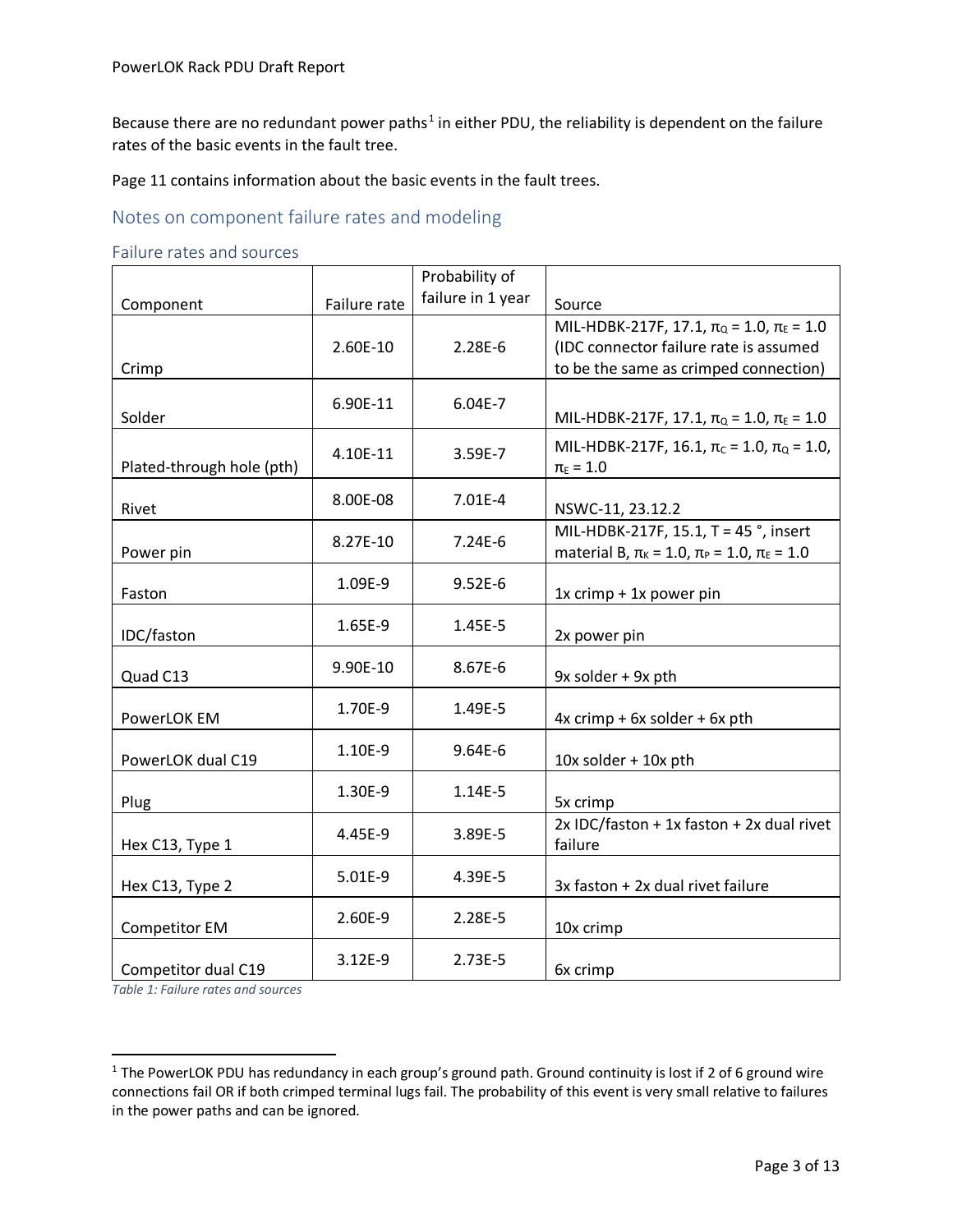#### Failure rate of an assembly

"A set of components is said to be *in series* from a reliability point of view if the success of the system depends on the success of all the system components. The components themselves need not be physically or topologically in series; what is relevant is only the fact that all of them must succeed for the system to succeed.["2](#page-3-0)

The quotation above describes both the PowerLOK PDU and the competitor PDU analyzed in this report. It also provides the basis for modeling these systems as OR gates in their fault trees: if a system succeeds only if ALL of its components succeed, then that system will fail if ANY of its components fails.

A corollary of this statement is that the reliability of a series system of components is equal to the product of the component reliabilities:

$$
R_{system} = R_{component1} * R_{component2} * ... * R_{componentN}
$$

The reliability of a component with a constant failure rate is:

$$
R_{component} = e^{-\lambda * t}
$$

where *λ* is the component failure rate and *t* is the mission time. (This report considers a mission of 1 year = 8760 hours.) The unreliability of a component is  $Q = 1 - R$ .

If all of the systems components have constant failure rates, then the system's failure rate is the sum of the component failure rates:

$$
\lambda_{system} = \sum_{i=1}^{N} \lambda_i
$$

The failure rates of the PDU components (receptacle groups, EMs, plug) have been calculated based on these assumptions.

<span id="page-3-0"></span><sup>&</sup>lt;sup>2</sup> Engineering Reliability: Fundamentals and Applications, p 148, R. Ramakumar, Prentice Hall, Englewood Cliffs, NJ, 1993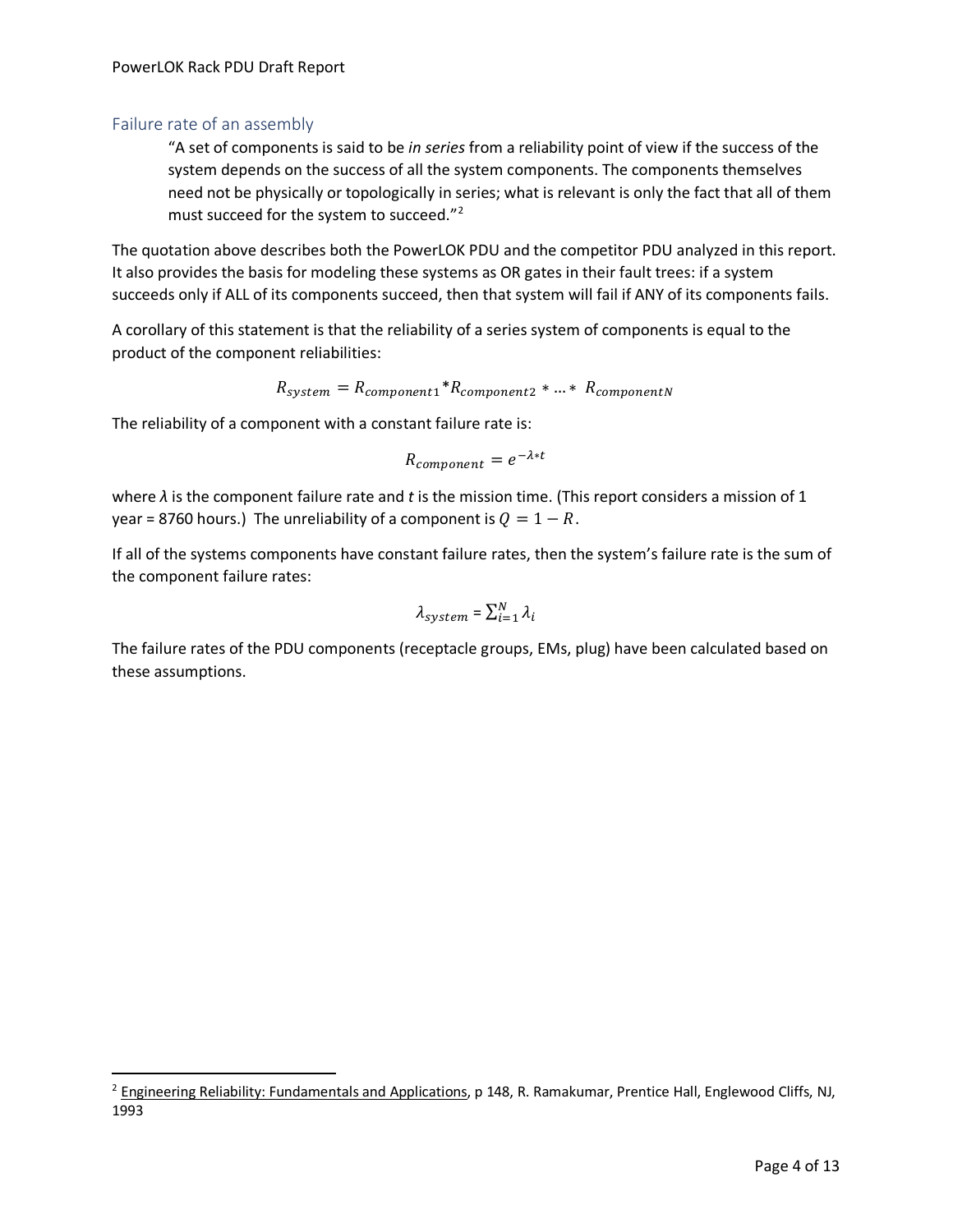

### Failure Rate Assumptions

1) Plugs and entrance modules have higher failure rates than IEC 320 modules because of hand assembly a) plug, 1.30  $*$  10<sup>-9</sup> per hour b) EM, 1.70  $*$  10<sup>-9</sup> per hour

2) IEC 320 groups failure rates from MIL-HDBK-217F, 16.1 (PCBs w/ PTHs,  $π_Q = 1$ ,  $π<sub>C</sub> = 1.0, π<sub>E</sub> = 1.0) & 17.1 (Reflow solved)$ connections,  $\pi_{\Omega} = 1$ ,  $\pi_{E} = 1.0$ )

a) 3x quad C13: 2.97  $*$  10<sup>-9</sup> per hour **b)** 2x C19: 1.10  $*$  10<sup>-9</sup> per hour

# <span id="page-4-0"></span>PowerLOK PDU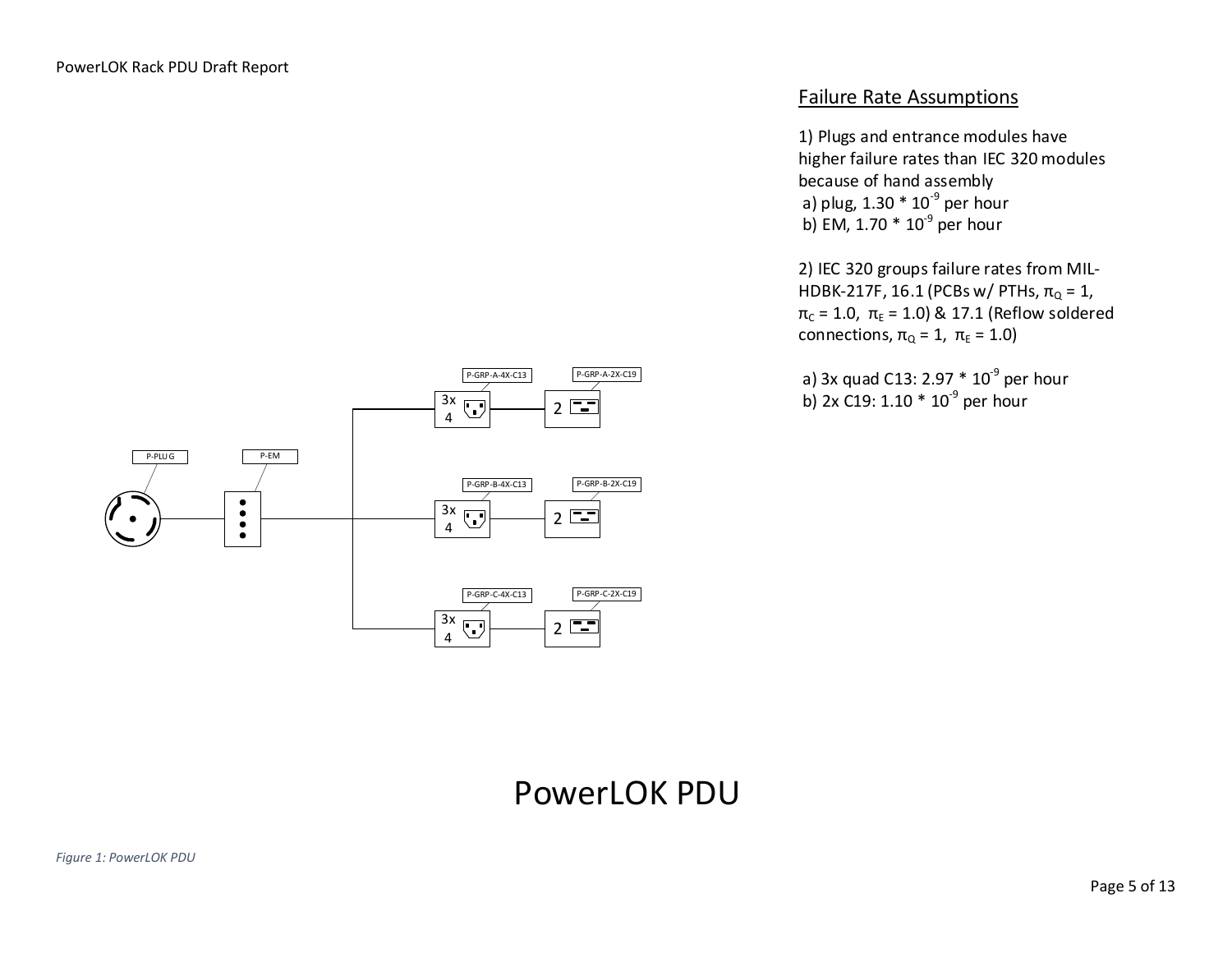

#### Failure Rate Assumptions

1) Plug's failure rate is the same as for PowerLOK PDU. MIL-HDBK-217F, 17.1 ( $\pi_{\Omega}$ = 1.0,  $\pi_E$  = 1.0) crimp failure rate (x5 = 1.3  $*10<sup>-9</sup>$  per hour)

2) Competitor entrance module has 6 additional faston connections. Failure rate  $= 2.69 * 10^{-9}$  per hour

3) Insulation displacement connector failure rate is the same as 2x power pin. MIL-HDBK-217F, 15.1 (T = 45 °C, insert material B,  $\pi_{K} = 1.0$ ,  $\pi_{P} = 1.0$ ,  $\pi_{E} = 1.0$ ), 8.27  $*$  10<sup>-10</sup> per hour

4) IEC 320 groups failure rates from MIL-HDBK-217F, (Crimp connections, 17.1,  $\pi_{\text{O}}$ = 1.0,  $\pi_E$  = 1.0; power pin, 15.1, T = 45 °C, insert material B,  $\pi_{\text{K}} = 1.0$ ,  $\pi_{\text{P}} = 1.0$ ,  $\pi_{\text{E}} =$ 1.0) & "Handbook of Reliability Prediction Procedures for Mechanical Equipment", Naval Surface Warfare Center (NWSC-11), 23.12.2, Rivet Failure Rate a) Hex C13, Type 1: 4.45  $*$  10<sup>-9</sup> per hour b) Hex C13, Type 2: 5.01  $*$  10<sup>-9</sup> per hour c )2x C19: 3.12  $*$  10<sup>-9</sup> per hour

# <span id="page-5-0"></span>Competitor PDU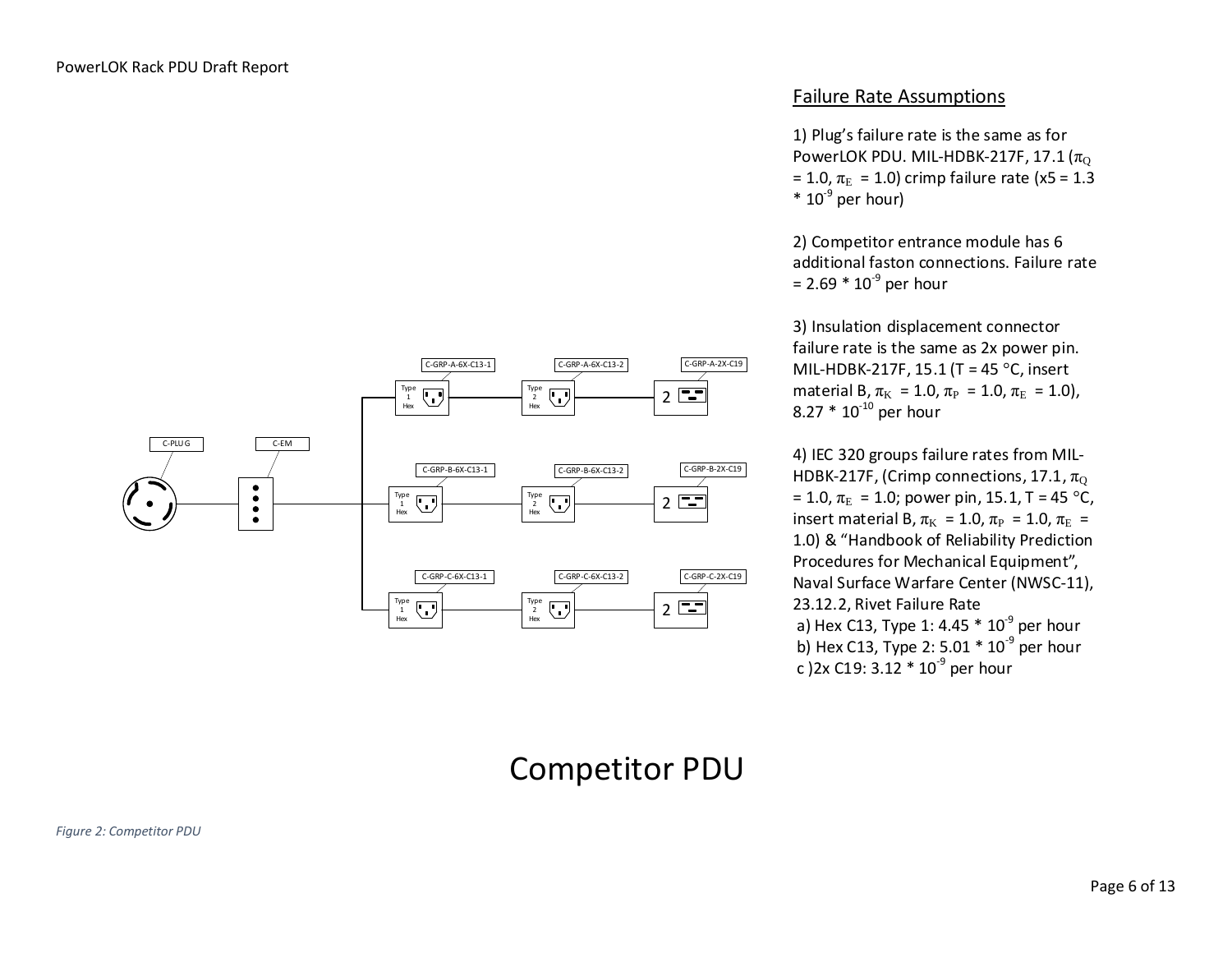

*Figure 3: Additional Faston tabs and riveted bus joints in C13 connections of competitor's product*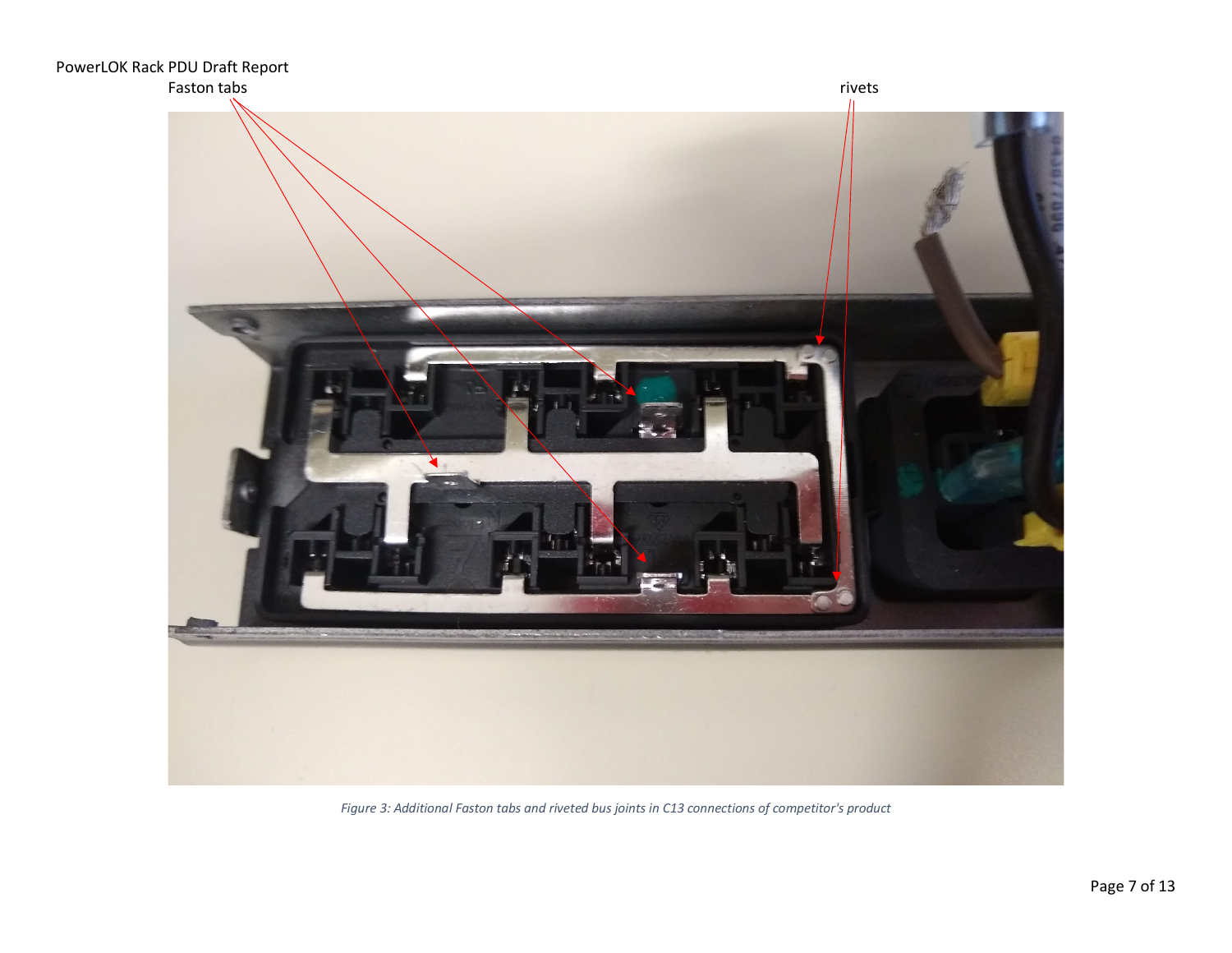# PowerLOK PDU fails



<span id="page-7-0"></span>*Figure 4: PowerLOK PDU Fault Tree*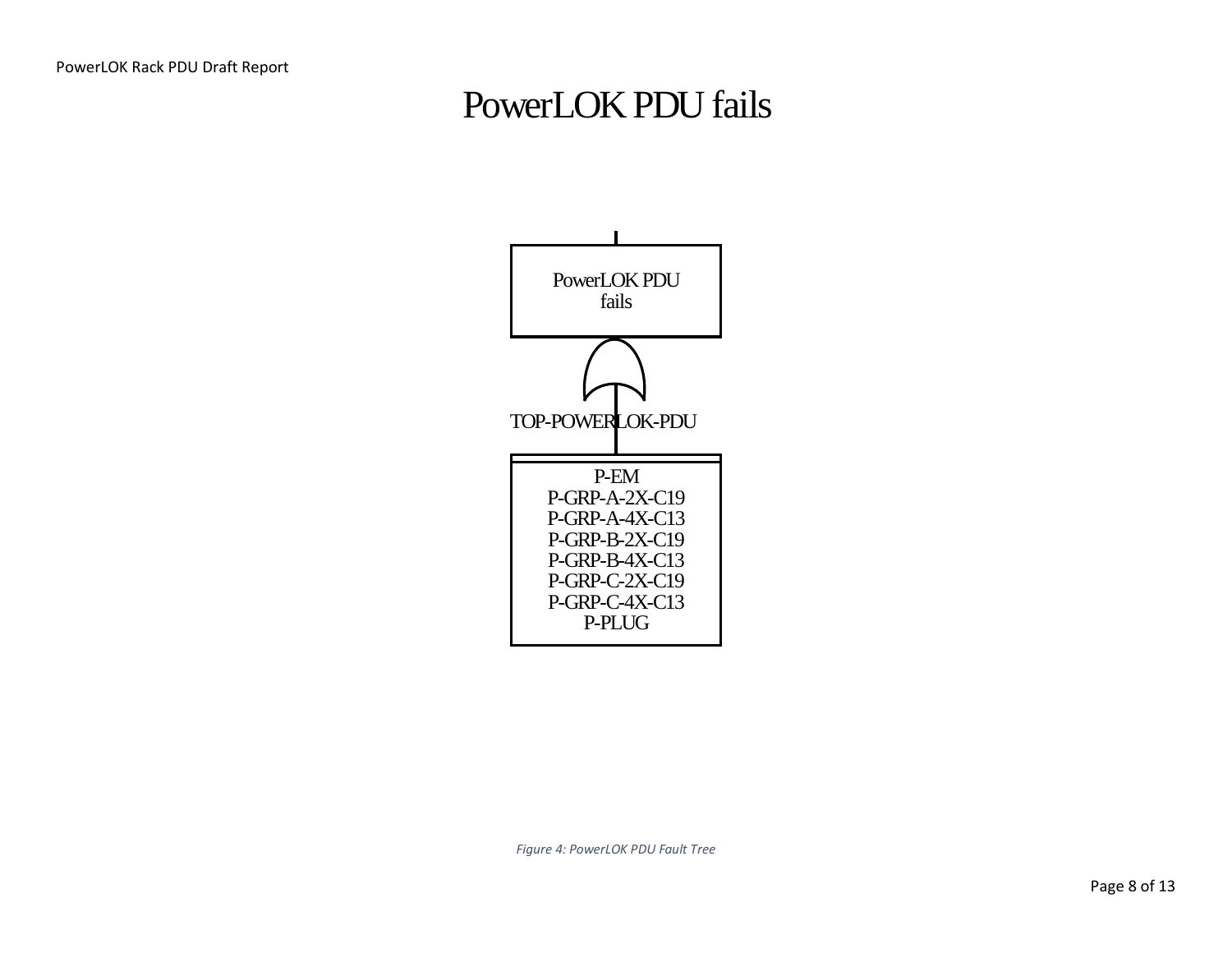# Competitor PDU fails



<span id="page-8-0"></span>*Figure 5: Competitor PDU Fault Tree*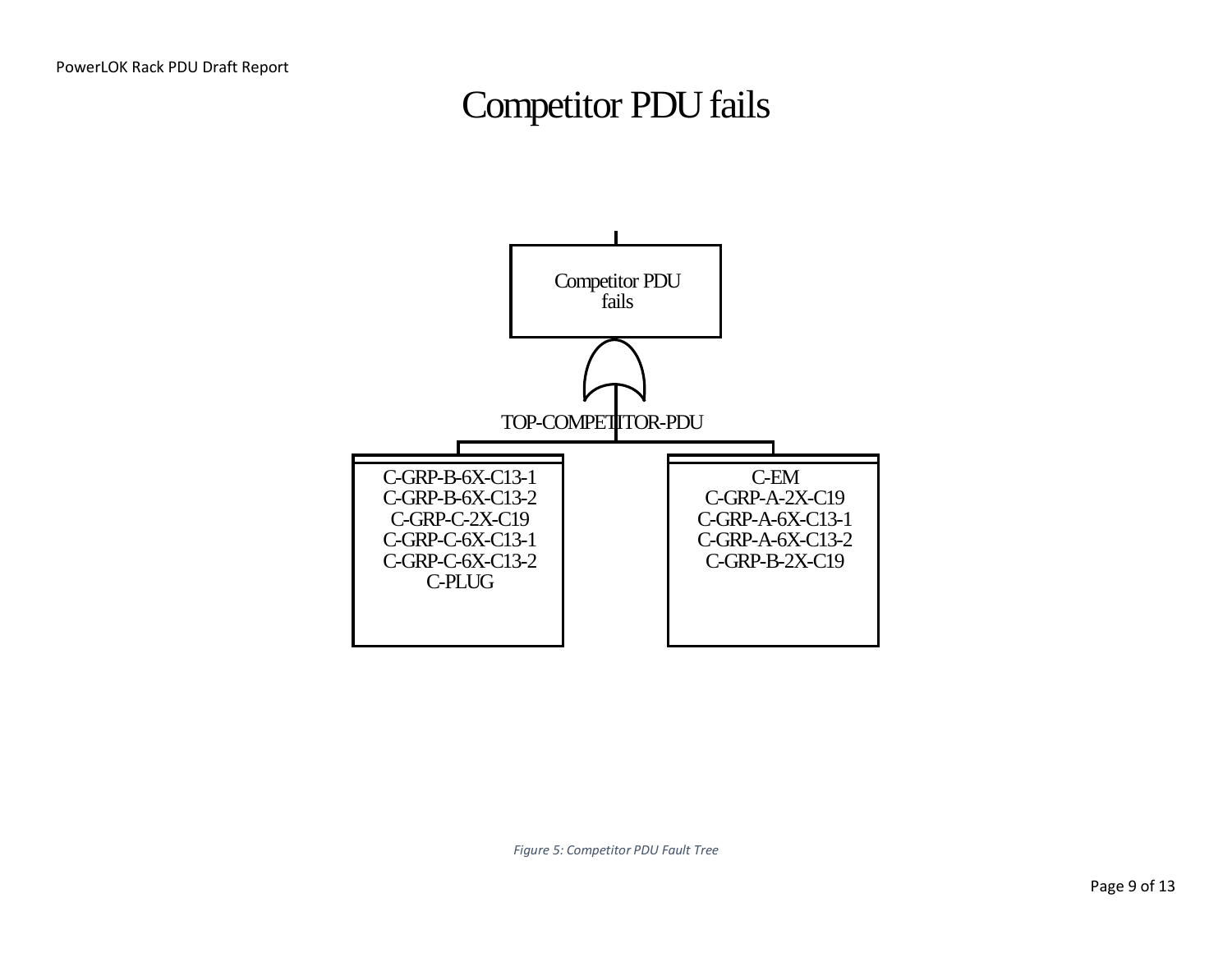#### PowerLOK Rack PDU Draft Report

# <span id="page-9-0"></span>Cut set reports

## PowerLOK PDU

| FAULT TREE<br><b>CUT SETS</b><br>(DETAILED)<br>REPORT |                      |              |                        |                |              |
|-------------------------------------------------------|----------------------|--------------|------------------------|----------------|--------------|
| Project:                                              | GATEVIEW             |              | Analysis:              | <b>RANDOM</b>  |              |
| Fault Tree:                                           | TOP-POWERLOK-<br>PDU |              | Case:                  | <b>CURRENT</b> |              |
|                                                       |                      |              | Mincut Upper<br>Bound: | $1.33E - 04$   |              |
| $Cut$ #                                               | Cut Set %            | Prob/Freq    | Basic Event            | Description    | Prob         |
| $\mathbf{1}$                                          | 19.5                 | $2.60E-05$   | $P-GRP - A - 4X -$     | 3X QUAD C13    | $2.60E-05$   |
|                                                       |                      |              | C13                    | GROUP FAILS    |              |
| $\overline{2}$                                        | 19.5                 | $2.60E-05$   | $P-GRP-B-4X-$          | 3X QUAD C13    | $2.60E - 05$ |
|                                                       |                      |              | C13                    | GROUP FAILS    |              |
| 3                                                     | 19.5                 | $2.60E - 05$ | $P - GRP - C - 4X -$   | 3X QUAD C13    | $2.60E - 05$ |
|                                                       |                      |              | C13                    | GROUP FAILS    |              |
| 4                                                     | 11.2                 | $1.50E-05$   | $P - EM$               | POWERLOK       | $1.50E-05$   |
|                                                       |                      |              |                        | ENTRANCE       |              |
|                                                       |                      |              |                        | MODULE FAILS   |              |
| 5                                                     | 8.6                  | 1.10E-05     | $P-PLUG$               | PLUG FAILS     | $1.10E-05$   |
| 6                                                     | 7.2                  | $9.60E-06$   | $P-GRP - A - 2X -$     | 2X C19 GROUP   | $9.60E - 06$ |
|                                                       |                      |              | C19                    | FAILS          |              |
| 7                                                     | 7.2                  | $9.60E - 06$ | $P - GRP - B - 2X -$   | 2X C19 GROUP   | $9.60E - 06$ |
|                                                       |                      |              | C19                    | FAILS          |              |
| 8                                                     | 7.2                  | $9.60E - 06$ | $P - GRP - C - 2X -$   | 2X C19 GROUP   | $9.60E - 06$ |
|                                                       |                      |              | C19                    | FAILS          |              |

## Competitor PDU

| FAULT TREE<br>CUT SETS<br>(DETAILED) |                              |              |                               |                                               |              |
|--------------------------------------|------------------------------|--------------|-------------------------------|-----------------------------------------------|--------------|
| REPORT                               |                              |              |                               |                                               |              |
| Project:                             | GATEVIEW                     |              | Analysis:                     | <b>RANDOM</b>                                 |              |
| Fault Tree:                          | $TOP-$<br>COMPETITOR-<br>PDU |              | Case:                         | <b>CURRENT</b>                                |              |
|                                      |                              |              | Mincut Upper<br>Bound:        | $3.65E-04$                                    |              |
| Cut#                                 | Cut Set %                    | Prob/Freq    | Basic Event                   | Description                                   | Prob         |
| $\mathbf{1}$                         | 12                           | $4.40E-05$   | $C-GRP - A - 6X -$<br>$C13-2$ | HEX C13 TYPE<br>1 GROUP FAILS                 | $4.40E-05$   |
| 2                                    | 12                           | $4.40E-05$   | $C-GRP-B-6X-$<br>$C13-2$      | HEX C13 TYPE<br>1 GROUP FAILS                 | $4.40E-05$   |
| $\overline{3}$                       | 12                           | $4.40E-05$   | $C-GRP-C-6X-$<br>$C13-2$      | HEX C13 TYPE<br>1 GROUP FAILS                 | $4.40E-05$   |
| 4                                    | 10.7                         | $3.90E - 05$ | $C-GRP - A - 6X -$<br>$C13-1$ | HEX C13 TYPE<br>1 GROUP FAILS                 | $3.90E - 05$ |
| 5                                    | 10.7                         | $3.90E - 05$ | $C-GRP-B-6X-$<br>$C13-1$      | HEX C13 TYPE<br>1 GROUP FAILS                 | $3.90E - 05$ |
| 6                                    | 10.7                         | $3.90E - 05$ | $C-GRP-C-6X-$<br>$C13-1$      | HEX C13 TYPE<br>1 GROUP FAILS                 | $3.90E - 05$ |
| $7\phantom{.0}$                      | 7.5                          | $2.70E - 05$ | $C-GRP - A - 2X -$<br>C19     | 2X DUAL C19<br>GROUP FAILS                    | $2.70E - 05$ |
| 8                                    | 7.5                          | $2.70E - 05$ | $C-GRP-B-2X-$<br>C19          | 2X DUAL C19<br><b>GROUP FAILS</b>             | $2.70E - 05$ |
| 9                                    | 7.5                          | $2.70E-05$   | $C-GRP-C-2X-$<br>C19          | 2X DUAL C19<br>GROUP FAILS                    | $2.70E - 05$ |
| 10                                   | 6.3                          | $2.30E - 05$ | $C - EM$                      | COMPETITOR<br><b>ENTRANCE</b><br>MODULE FAILS | $2.30E - 05$ |
| 11                                   | 3.1                          | $1.10E-05$   | $C-PLUG$                      | PLUG FAILS                                    | 1.10E-05     |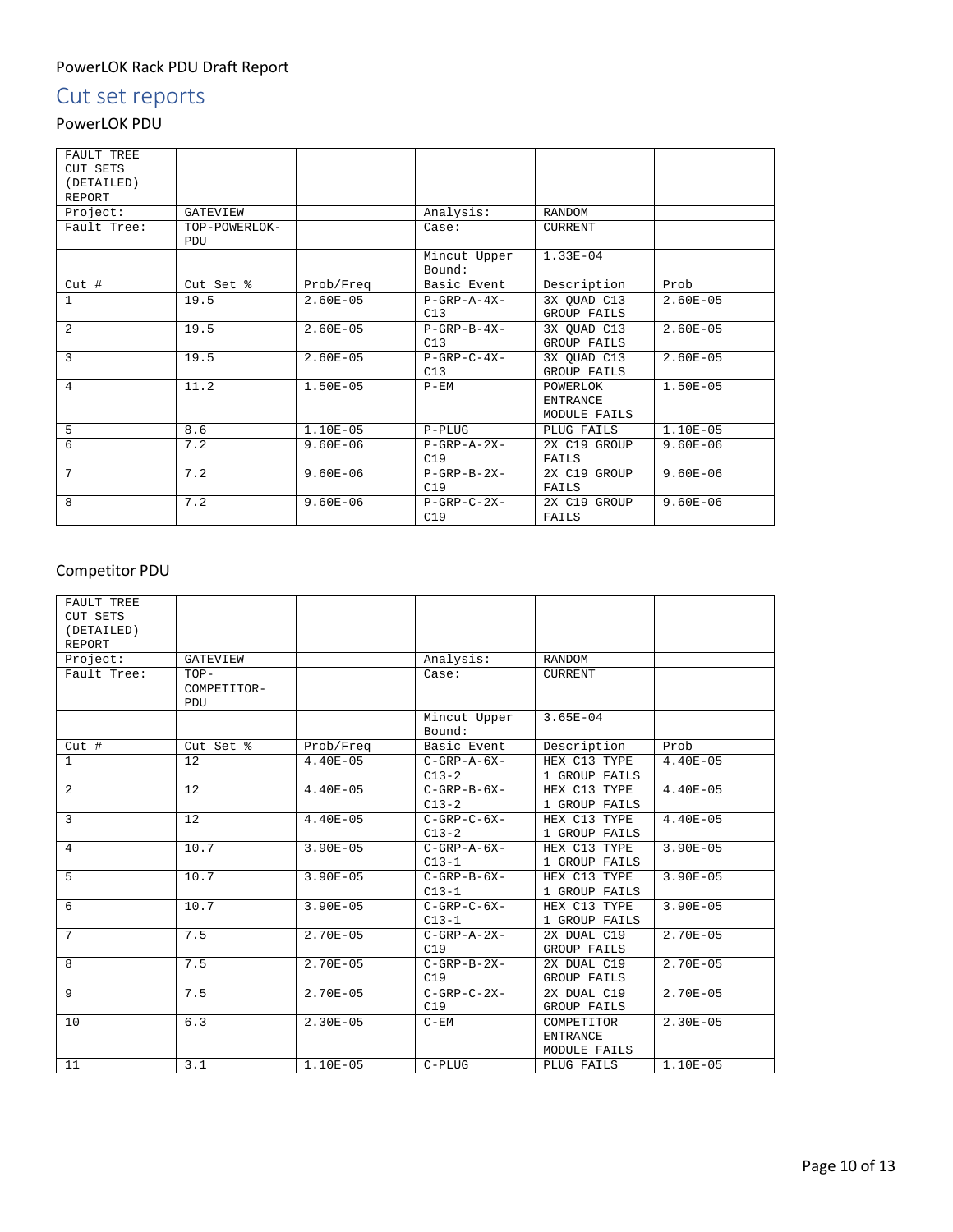## PowerLOK Rack PDU Draft Report

# <span id="page-10-0"></span>Appendix A: Basic Events

## PowerLOK PDU

| basic event report |              |                      |  |
|--------------------|--------------|----------------------|--|
| event name         | failure rate | template             |  |
| P-EM               | 1.70E-09     | P-EM-TEMPLATE        |  |
| P-GRP-A-2X-C19     | 1.10E-09     | RG2C19-TEMPLATE      |  |
| P-GRP-A-4X-C13     | 2.97E-09     | 3XRG4C13-TEMPLATE    |  |
| P-GRP-B-2X-C19     | 1.10E-09     | RG2C19-TEMPLATE      |  |
| P-GRP-B-4X-C13     | 2.97E-09     | 3XRG4C13-TEMPLATE    |  |
| P-GRP-C-2X-C19     | 1.10E-09     | RG2C19-TEMPLATE      |  |
| P-GRP-C-4X-C13     | 2.97E-09     | 3XRG4C13-TEMPLATE    |  |
| <b>P-PLUG</b>      | 1.30E-09     | <b>PLUG-TEMPLATE</b> |  |

## Competitor PDU

| basic event report |              |                      |  |
|--------------------|--------------|----------------------|--|
| event name         | failure rate | template             |  |
| C-EM               | 2.60E-09     | <b>C-EM-TEMPLATE</b> |  |
| C-GRP-A-2X-C19     | 3.12E-09     | 2X2C19-TEMPLATE      |  |
| C-GRP-A-6X-C13-1   | 4.45E-09     | HEXC13-1-TEMPLATE    |  |
| C-GRP-A-6X-C13-2   | 5.01E-09     | HEXC13-2-TEMPLATE    |  |
| C-GRP-B-2X-C19     | $3.12E - 09$ | 2X2C19-TEMPLATE      |  |
| C-GRP-B-6X-C13-1   | 4.45E-09     | HEXC13-1-TEMPLATE    |  |
| C-GRP-B-6X-C13-2   | 5.01E-09     | HEXC13-2-TEMPLATE    |  |
| C-GRP-C-2X-C19     | $3.12E-09$   | 2X2C19-TEMPLATE      |  |
| C-GRP-C-6X-C13-1   | 4.45E-09     | HEXC13-1-TEMPLATE    |  |
| C-GRP-C-6X-C13-2   | 5.01E-09     | HEXC13-2-TEMPLATE    |  |
| C-PLUG             | 1.30E-09     | <b>PLUG-TEMPLATE</b> |  |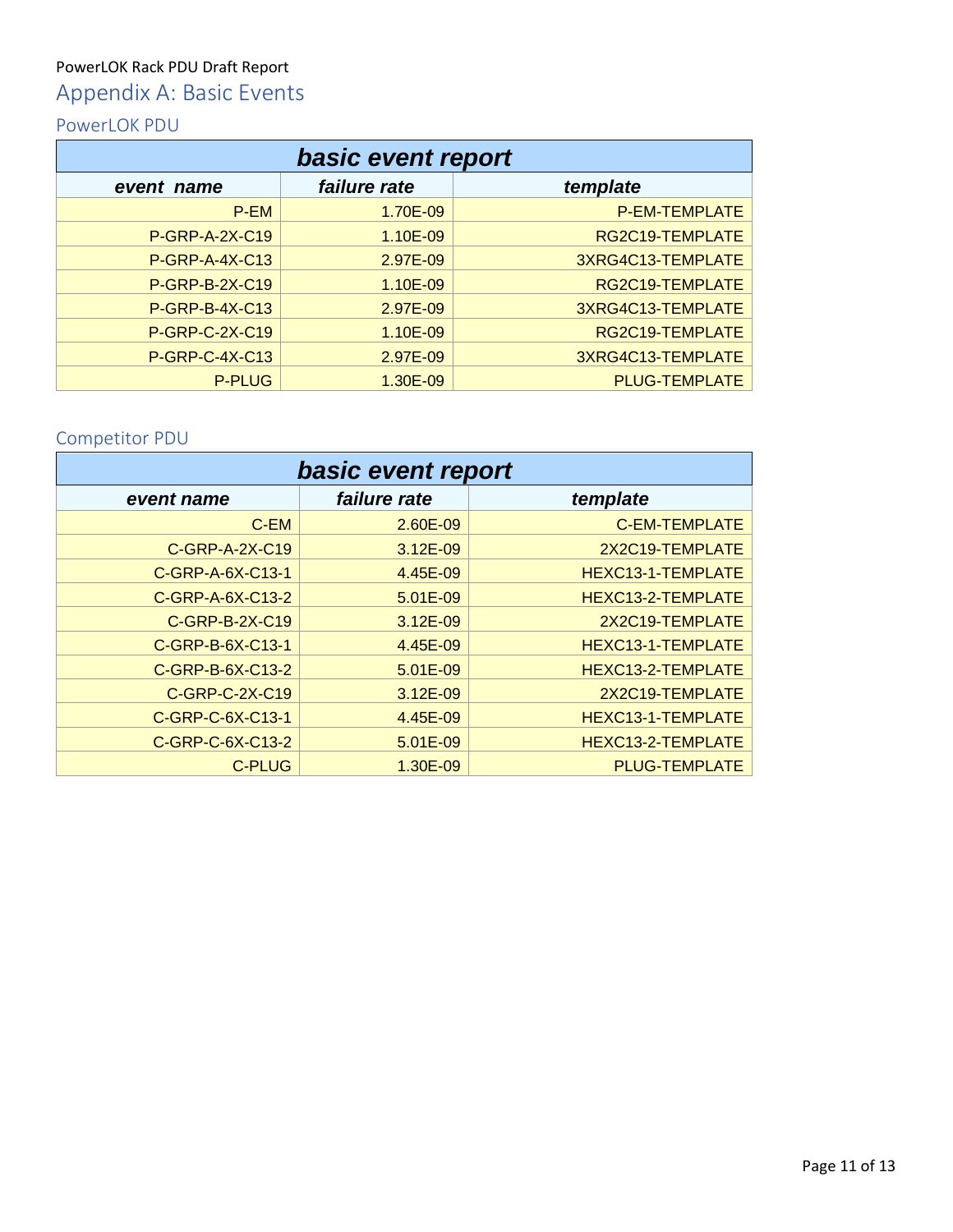## PowerLOK Rack PDU Draft Report

# Appendix B: Template Events

| template event report |              |                            |                                                                                                                                                                                             |  |
|-----------------------|--------------|----------------------------|---------------------------------------------------------------------------------------------------------------------------------------------------------------------------------------------|--|
| template              | failure rate | <b>FR</b> component        | <b>FR</b> source                                                                                                                                                                            |  |
| 2X2C19-TEMPLATE       | $3.12E - 09$ | 2x2C19                     | MIL-HDBK-217F, 17.1 (PiQ = 1.0, PiE = 1.0), crimp<br>* 12 (per group)                                                                                                                       |  |
| 3XRG4C13-TEMPLATE     | 2.97E-09     | <b>RG4C13</b>              | MIL-HDBK-217F, 16.1 (PiQ = 1, PiE = 1.0, PiC =<br>1.0) & 17.1 (PiQ = 1.0. PiE = 1.0),<br>PCB w/ PTHs * 27 + reflow soldered connection *<br>27 (per group)                                  |  |
| <b>C-EM-TEMPLATE</b>  | 2.60E-09     | Competitor entrance module | MIL-HDBK-217F, 17.1, 10x crimp                                                                                                                                                              |  |
| HEXC13-1-TEMPLATE     | 4.45E-09     | HexC13, Type 1             | 2x IDC/faston +1x faston + 2x dual rivet (MIL-<br>HDBK-217F, 15.1, T=45 deg C, insert material B,<br>$P$ iK = 1.0, PiP = 1.0, PiE = 1.0; 17.1, PiQ = 1.0,<br>$PiE = 1.0$ , NSWC-11, 23.2.2) |  |
| HEXC13-2-TEMPLATE     | 5.01E-09     | HexC13, Type 2             | 3x faston + 2x dual rivet (MIL-HDBK-217F, 15.1,<br>T=45 deg C, insert material B, PiK = 1.0, PiP =<br>1.0, PiE = 1.0; 17.1, PiQ = 1.0, PiE = 1.0, NSWC-<br>11, 23.2.2)                      |  |
| <b>P-EM-TEMPLATE</b>  | 1.70E-09     | PowerLOK entrance module   | MIL-HDBK-217F, 17.1, 4x crimp + 6x solder                                                                                                                                                   |  |
| <b>PLUG-TEMPLATE</b>  | 1.30E-09     | L <sub>21</sub> -20P       | MIL-HDBK-217F, 17.1, 5x crimp                                                                                                                                                               |  |
| RG2C19-TEMPLATE       | 1.10E-09     | <b>RG2C19</b>              | MIL-HDBK-217F, 16.1 & 17.1, PCB w/ PTHs * 10<br>+ reflow soldered connection * 10                                                                                                           |  |